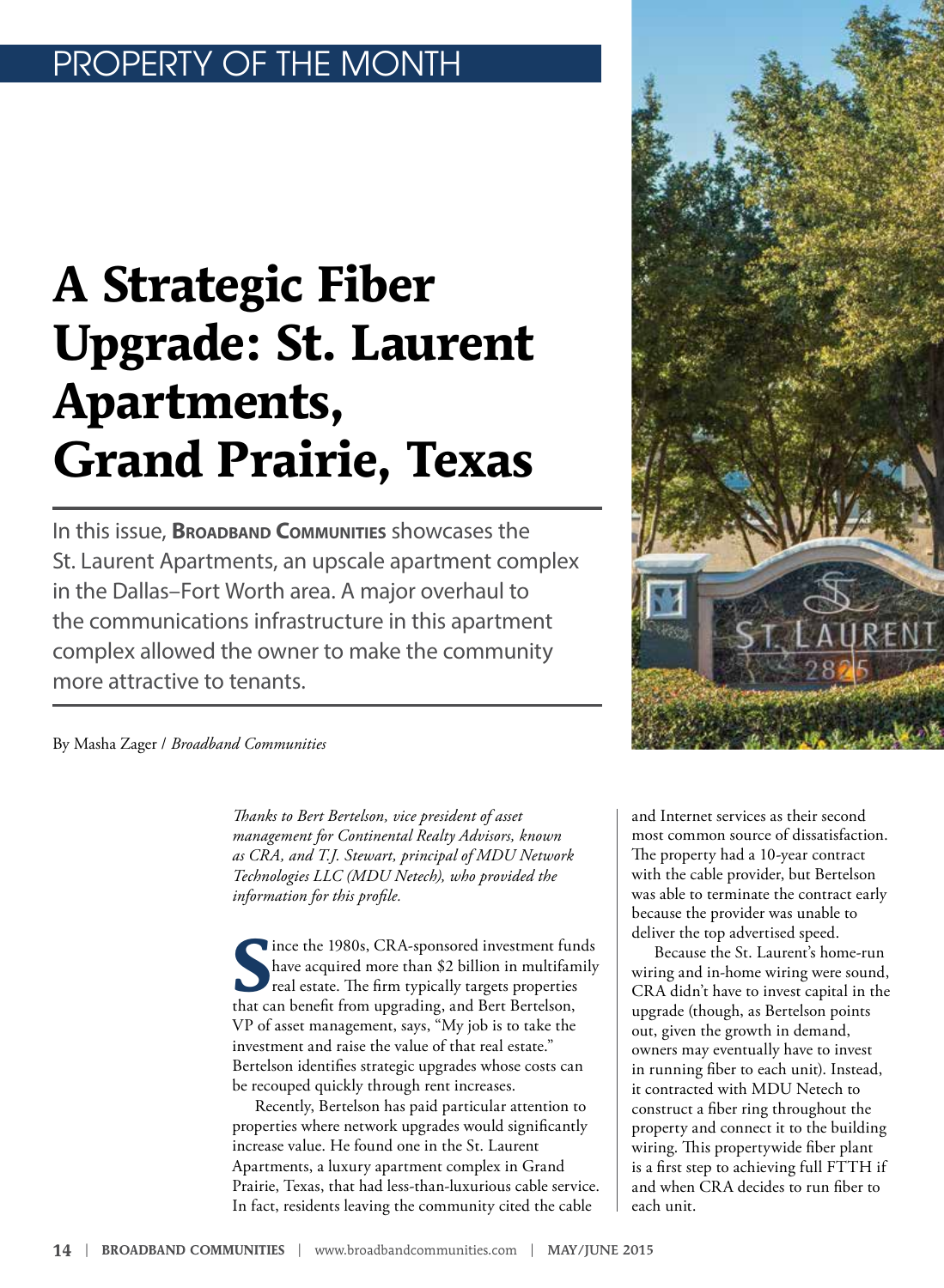

Under the contract, MDU Netech designed, funded, installed and currently manages a fiber optic network that provides broadband service for residents, management offices, the clubroom, the pool area, the business center and the laundry center. In addition, MDU Netech provided dedicated fiber for a singledish array (two satellite dishes for the entire property) to be used by a national satellite TV provider. The video system improved the aesthetics of the complex, and, in the future, other video providers that deliver content through a fiber medium will be able to use this fiber.

The fiber backbone assured St. Laurent residents of consistent, reliable Internet service, and CRA could easily match or beat local competitors' speeds and pricing. The top download speed offered at St. Laurent, 53 Mbps, is slightly higher than the area norm; there did not appear to be any demand for significantly higher download speeds.

But Bertelson was still looking for a differentiator. "I want my residents to have something better," he says, "and the one thing we can offer is the upstream speed. That's becoming just as important as the downstream speed." Accordingly, he set the top upstream speed at 16 Mbps, far beyond what any local competitors offer.

The fiber network at St. Laurent is 1 Gbps x 1 Gbps and expandable to 10 x 10 Gbps as higher backhaul speeds become available. Currently, packages greater than 200 Mbps symmetrical can be made available almost instantaneously.

Bertelson and MDU Netech collaborate as to when these speeds should be increased based on network and property management needs. Residents can be price sensitive. Although they care about speed, what matters most is a pleasant online experience without disruptions or slowdown. At St. Laurent, Bertelson says, residents know their Internet service is always fast enough or can be upgraded at any time. In some cases residents opt for lower-tier packages because the network's speed is able to meet their needs.

The result? "They think we're the bomb!" Bertelson says. "We get compliments all the time." Residents are staying in their apartments longer even though rents are rising faster than the average.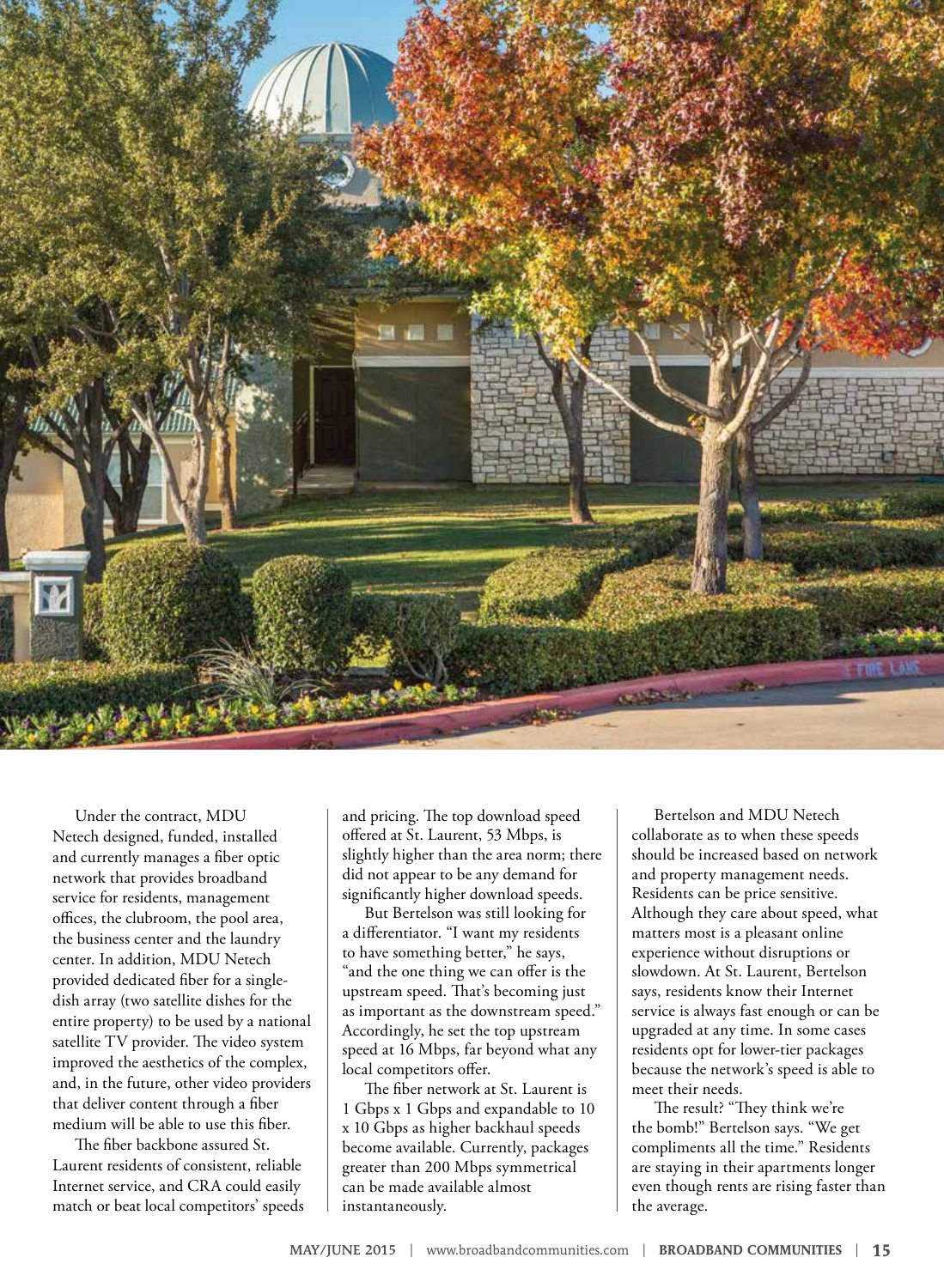# PROPERTY OF THE MONTH

IP cameras attached to the fiber network have virtually eliminated costs and downtime associated with repair to the gates because all entries and exits are recorded.

## **VITAL STATISTICS**

*Property Description:* St. Laurent

Apartments is an upscale community in Grand Prairie, Texas. Conveniently situated near DFW airport, it offers easy commuting to Arlington, Dallas and Fort Worth. Covering 25 acres, the property has 16 apartment buildings totaling 372 apartment units, numerous attached and detached garages and one primary amenity structure.

*Demographics:* Mixed demographics, trending to young and middle-aged professionals

*Greenfield or retrofit?* Retrofit. St. Laurent was built in 1998.

*Number of units:* 372

*Style:* Two- and three-story garden apartments

*Time to deploy:* Outside-plant work was completed in approximately three weeks. Cross-connects and unit activation occurred over a 10-day period.

*Date services started being delivered:*  March 1, 2013

*Special requirements:* Limiting

disruption and service interruption for residents

#### **SERVICES**

*Services offered:* High-speed Internet access with a top tier of 53 Mbps/16 Mbps, satellite video through DIRECTV, VoIP, common-area Wi-Fi, propertywide Wi-Fi for leasing staff, broadband-enabled laundry rooms, and propertywide IP video recording or imaging. The network is designed to accommodate IP-based access control, in-unit home automation, and building management services in the future.

*Bert Bertelson:* Ten years ago, our security cameras couldn't see whether a car was a Ford or a Chevy. The IP cameras on this new network have phenomenal high resolution. Their primary purpose is to protect our real estate. Every gate has a camera recording cars and license plates entering the property to protect the property from false claims that gates damaged people's vehicles or to recover damages from cars bumping the gates. With access to the fiber, we also installed

### **PROPERTY OF THE MONTH HIGHLIGHTS ~ St. Laurent Apartments, Grand Prairie, Texas ~**

- Luxury apartment complex in the Dallas–Fort Worth area required a competitive broadband service.
- MDU Netech funded, designed and built a fiber backbone to connect with in-building and in-unit Cat 5 and RG-6 cable.
- Equipment vendors include Alcatel-Lucent and Axis Communications.
- Results: Residents and office management are satisfied, and property value increased.

overview cameras viewing entrances at the clubroom, office and business center. This gives our residents and staff peace of mind that the facility is being looked after. Most important, we have virtually eliminated costs and downtime associated with repair to our gates because residents are aware the entry and exits are being recorded. If an incident occurs, we have the capability to hand videos or photos on a thumb drive to the police or insurance company. We recently expanded the camera system using the fiber pulled to our newly renovated laundry room. Residents can now go on the website and view which washers and dryers are available or how much time is left on a cycle.

*Technical support:* MDU Netech provides 24/7 help desk support for broadband issues, and the video provider has its own 24/7 help desk for TV-related issues. Having two support numbers has not posed a problem for residents.

## **BUSINESS**

- *Who owns which parts of the network?*  During the 10-year contract term, all components of the fiber plant are owned by the service provider. The property owner owns all home-run and in-unit wiring.
- *Service agreements:* The property has exclusive service agreements for both data and video. The agreement with MDU Netech includes substantial ancillary income for the property owner.
- *How do the service provider and owner market the services?* Residents are informed about the fiber system when they tour the property. They are given the specifics in print form during their tours and in move-in packets. Residents also receive printed, three-step instructions for creating their network accounts for Internet access. The process takes about four minutes and usually is one of the first things residents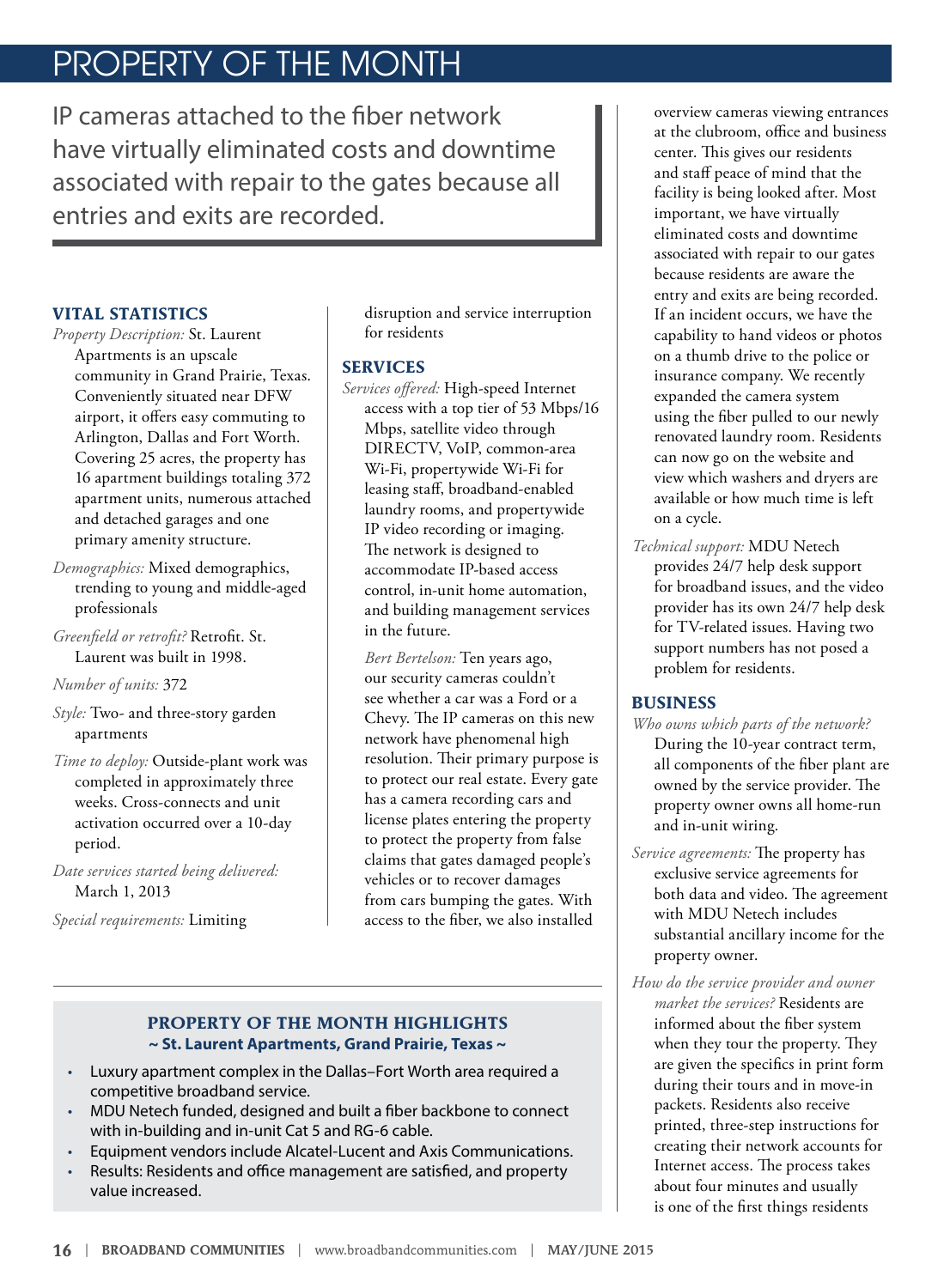do after receiving their keys. The company hosted town-hall meetings and educational sessions at the time of conversion to further educate interested parties.

#### *Take rate:* Well above 50 percent

*Network benefits:* The fiber network generates healthy income for the property, and the benefit of having fiber at the property has won residents. Network speed can be upgraded as demand warrants. Residents noticed a significant increase in speed and less peak-hour congestion when the system was activated. The leasing staff promotes the presence of a fiber optic facility in the leasing walk-through.

#### **TECHNOLOGY**

- *Broadband architecture:* Fiber to the building. Fiber is terminated at an intermediate distribution frame (IDF) on the side of each building, and data runs over Cat 5 cable to each unit. Video runs on RG-6 home-run cable. MDU Netech could have used either the RG-6 cable (along with the video provider) or the Cat 5. The property owner chose to use the Cat 5, but RG-6 remains an option.
- *Methods for running cables between buildings, vertically within buildings, horizontally within buildings:* MDU Netech used directional boring to pull fiber to each building's demarcation point. New outdoor enclosures were installed to house fiber termination and active electronics. Vaults and handholes were used for primary splice points
	- as fiber was distributed across the 25-acre area. The fiber was pulled back to a main distribution frame (MDF) where two 3.5 x 10-foot distribution racks were replaced with a single locked network rack that includes a low-profile IP camera linked to the property's IP camera system.
- *Key vendors and products:* MDU Netech designed and installed the system using carrier-grade equipment in



the MDF and IDFs. The company has a strong partnership with the engineers and support team at Alcatel-Lucent Enterprise and uses its OmniSwitch family of products for LAN networking. IP cameras are almost exclusively from Axis Communications. Various manufacturers are used for clubhouse Wi-Fi, clubhouse management computers, IP phones, access control and business center machines.

#### **LESSONS LEARNED**

*What was the biggest challenge?*  Coordinating with residents for in-unit turnup always seems to be the hardest challenge. Inevitably, some residents do not want unaccompanied technicians in their units even though property maintenance is monitoring installations. Others whose leases are expiring soon deny entry because they do not want the services provided. As a result, a few units need callbacks or remain incomplete until residents move out.

The ownership group agreed that when it renovates other properties in the future, it will label all in-unit work as facility improvements to expedite the process and ensure that residents moving into units are not disrupted by prior residents' decisions.

## *What was the biggest success?*

*T.J. Stewart:* The installation of the outside plant had virtually zero ground impact. MDU Netech installed the plant using directional boring, which left the surface untouched. At the time of conversion, the system was live and operational, and residents had no lapse in service save those who would not file a permission to enter (PTE) at the time the building was activated. Even so, most of these outliers were installed within a day or two either after their workday or after a PTE was submitted.

*Bert Bertelson:* Offering the newest and greatest service and getting ready for future technology that doesn't exist, but that residents will want.

*What was done – and what could have been done better – to limit disruption to residents?* Management distributed multiple flyers informing residents of the cutover, in-unit work and installation windows. The management office also sent the flyers to residents via email. Residents were informed about what would be done in their units (an existing wall jack would be converted to a data port), the location of the wall jack that needed to be accessible and the approximate